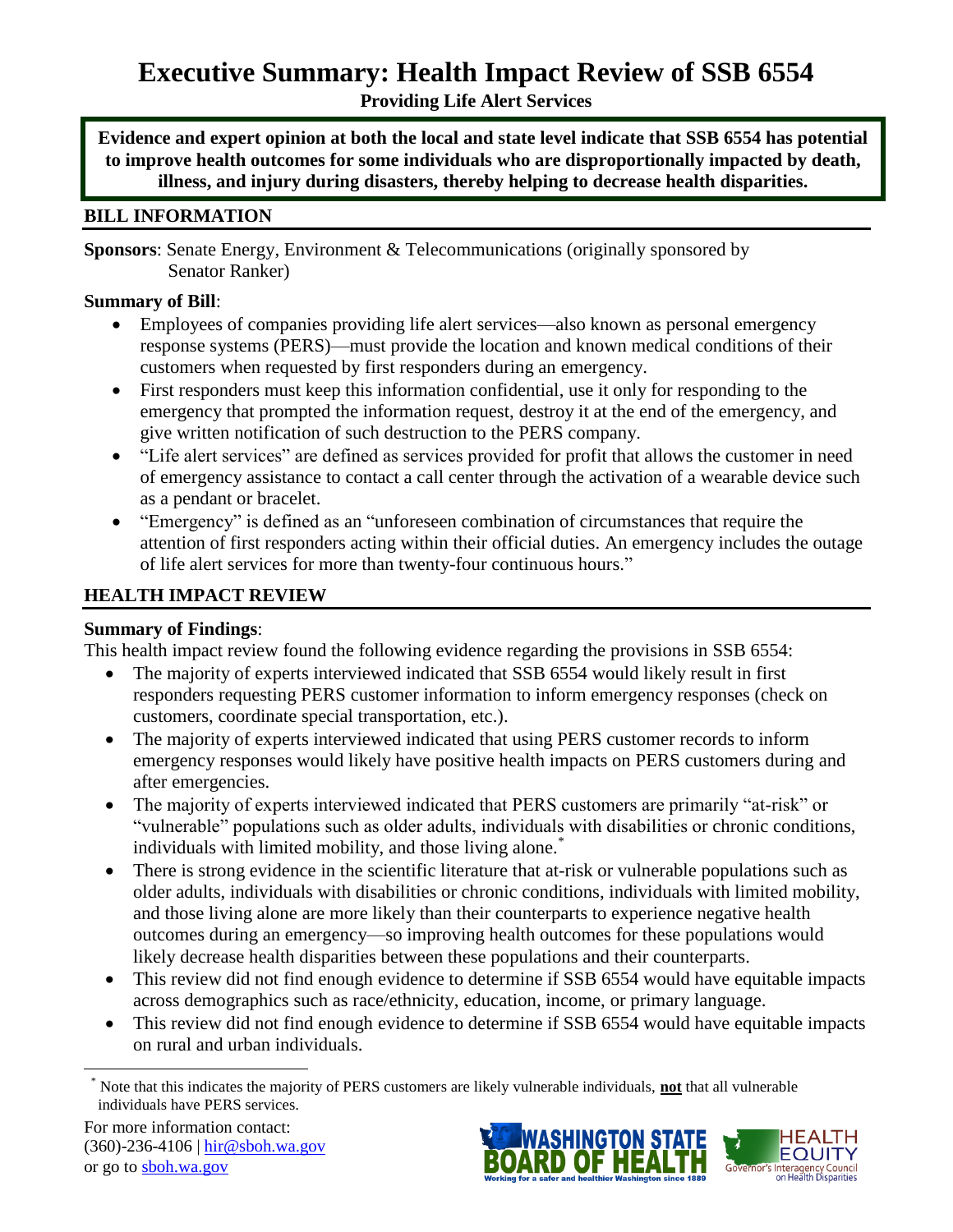# **Health Impact Review of SSB 6554**

**Providing Life Alert Services**

# **October 2, 2014**

Author: Sierra Rotakhina Contributor/Reviewer: Christy Hoff Reviewer: Michelle Davis Reviewer: Timothy Grisham

## **Contents**

| Appendix A. Selection of Experts and PERS Company Representatives  14 |  |
|-----------------------------------------------------------------------|--|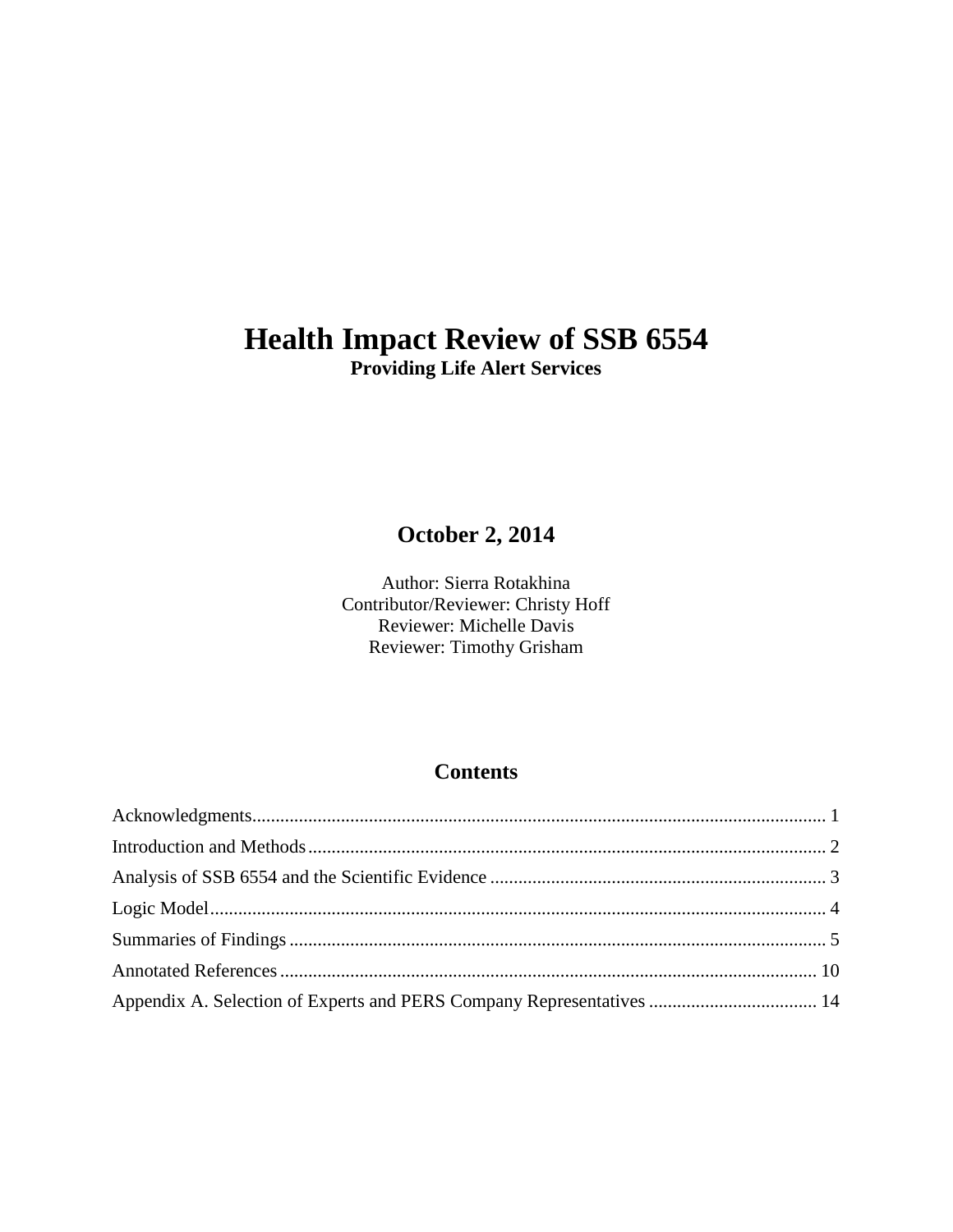#### **Acknowledgments**

<span id="page-2-0"></span>We would like to acknowledge and thank the individuals who provided technical assistance, expert knowledge, and the industry perspective for this health impact review. While some individuals have requested that we keep their participation confidential, below is a list of experts who have given us permission to mention their names. Thank you, both to those who are listed here and to those who we kept confidential, for providing your valuable time and insights.

#### *Local Expert Key Informants*

Bill Tensfeld *Director, Whitman County Emergency Communications* 

Chuck Wallace *Fire Chief, Grays Harbor Fire Protection District #11 Deputy Director, Grays Harbor County Emergency Management*

Gary Baar *Fire Chief, City of Lynden President, Whatcom County EMS and Trauma Care Council*

Gordon Pomeroy *Fire Chief, East Jefferson Fire Rescue Chairperson, Jefferson County EMS Council*  John Herbert *Chief, King County Medic One*

Kevin O'Brien *Fire Chief and CEO, Orcas Island Fire and Rescue*

Mary Small *Region 7 Regional Emergency Response Coordinator (Chelan, Douglas, Kittitas, Okanogan, and Grant counties), Chelan-Douglas Health District*

Tony Nielsen *Chief, Spokane County Fire District 8*

#### *State Level Expert Key Informants*

#### Fran Bessermin

*Member, Washington State Board of Health Member, Commission for Judicial Conduct Member, Emergency Food and Shelter Program Member, Planning and Management Committee for Aging and Long Term Care of Eastern Washington Former Chair, State Council on Aging Former Member, Vulnerable Adult Abuse and Neglect Workgroup*

Michael L. Smith *EMS Terrorism and Disaster Response Consultant, Washington State Department of Health*

Scott Hogan *EMS & Trauma Care Regional Consultant, Washington State Department of Health*

Stephen Riehl *Program Manager, Non-Emergency Medical Transportation Program, Washington State Health Care Authority*

#### *Experts Who Provided Technical Support*

Debbie Johnson *Waiver Program Manager, Department of Social and Health Services*

Sue Bush, *Director of Office of Emergency Management, Deptartment of Social and Health Services*

Patty McDonald *Program Manager, Department of Social and Health Services*

1 October 2014 - Health Impact Review of SSB 6554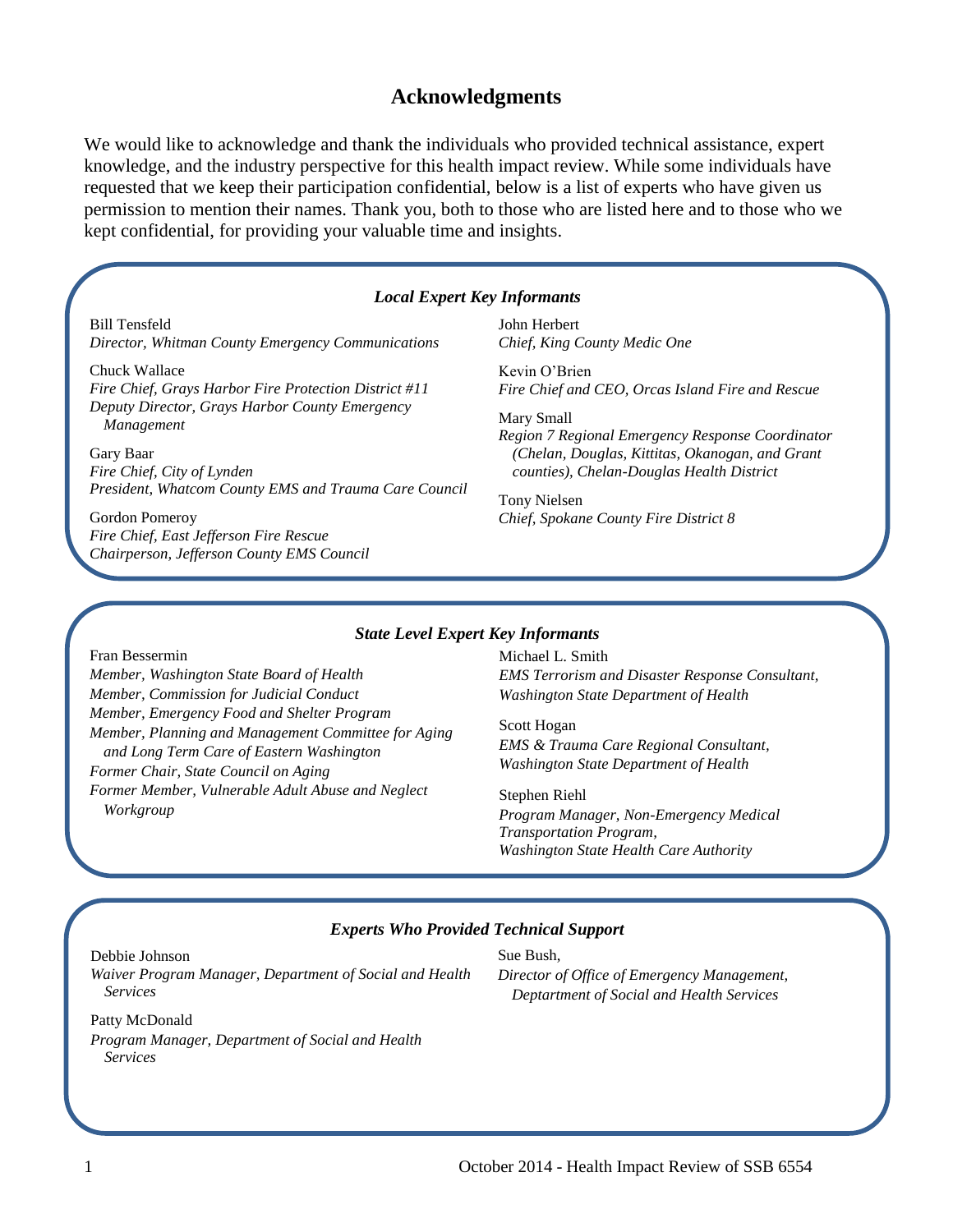# **Introduction and Methods**

<span id="page-3-0"></span>A health impact review is an analysis of how a proposed legislative or budgetary change will likely impact health and health disparities in Washington [\(RCW 43.20.285\)](http://apps.leg.wa.gov/rcw/default.aspx?cite=43.20.285). For this review 'health disparities' have been defined as the differences in disease, death, and other adverse health conditions that exist between populations [\(RCW 43.20.270\)](http://apps.leg.wa.gov/rcw/default.aspx?cite=43.20.270). This document provides summaries of the evidence analyzed by State Board of Health staff during the health impact review of Substitute Senate Bill 6554 [\(SSB 6554\)](http://apps.leg.wa.gov/billinfo/summary.aspx?bill=6554).

Staff analyzed the content of SSB 6554 and created a logic model depicting possible pathways leading from the provisions of the bill to health outcomes. We conducted objective reviews of the literature for each component of the pathway using databases including PubMed and Google Scholar. Life alert systems are referred to in the literature under many different titles, including: personal emergency response systems (PERS), medical emergency response systems, and medical alert services. These systems are also often referred to by a specific company name (e.g. Life Alert, Lifeline). We used these search terms among others when reviewing the literature. We use the term PERS throughout this review because this is a generic term that applies to all brands and is not being used as a company name.

We did not identify any research on the relationship between allowing first responders to access PERS customer information during an emergency and health outcomes. For this reason we contacted experts in the fields of emergency medical services (EMS), public health, and emergency management, as well as those with experience working with vulnerable or older adults. These key informants, provided information on how SSB 6554 would likely impact health and health equity. We took detailed notes during the conversations and gave key informants the opportunity to review a draft of the document to ensure that their comments had been accurately represented. We coded and analyzed these notes to identify themes and to determine the proportion of the key informants who held a particular opinion.

In total, we interviewed 16 key informants—12 experts representing 11 counties around the state and 4 who work at the state level. In completing this review, we also received consultation and technical assistance from 5 additional experts at the state level. Finally, we spoke with 7 representatives from PERS companies. Appendix A provides detailed information on our selection of experts.

The logic model is presented in text and through a flowchart (Figure 1) and presents the strength of the evidence for each relationship. We evaluate the strength-of-evidence using the following criteria:

- **Minimal evidence:** the literature review yielded only one study supporting the association, *or* the literature review yielded several studies supporting the association but also some studies which found no association or a negative relationship.
- **Some evidence:** the literature review yielded several studies supporting the association, but a large body of evidence was not established.
- **Strong evidence:** the literature review yielded a large body of evidence on the relationship (a majority of which supported the association) but the body of evidence contained some contradictory findings, did not incorporate the most robust study designs or data analysis, had significant but not meaningful results, or some combination of these.
- **Very strong evidence:** the literature review yielded a very large body of robust evidence supporting the association with few if any contradictory findings. The evidence indicates that the scientific community largely accepts the existence of the association.
- **Expert opinion:** A majority of the experts interviewed expressed that this relationship exists.

The annotated references are only a representation of the evidence and provide examples of current research. In many cases only a few review articles are referenced. One article may cite or provide analysis of dozens of other articles. Therefore the number of references included in the bibliography does not necessarily reflect the strength-of-evidence.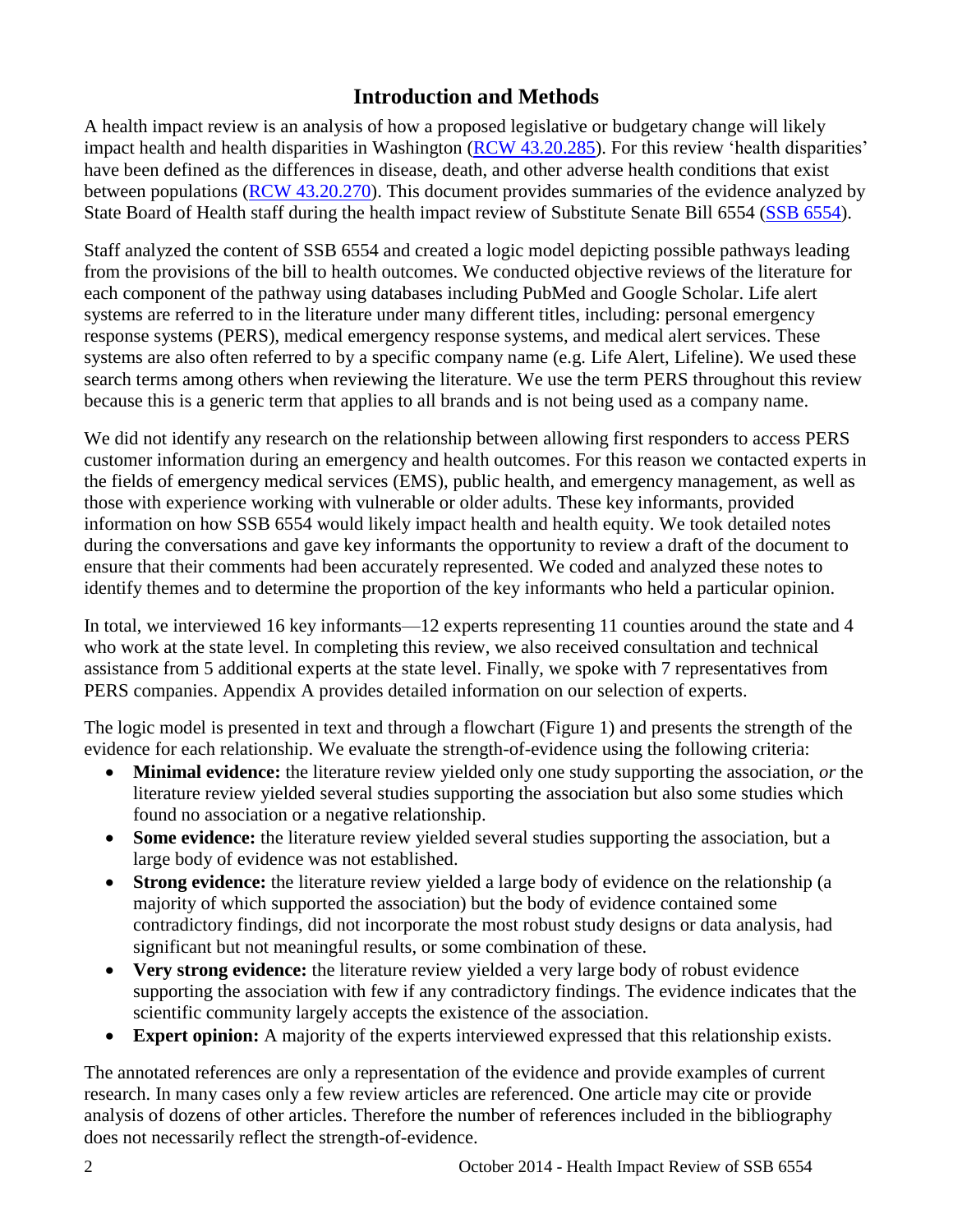## **Analysis of SSB 6554 and the Scientific Evidence**

#### <span id="page-4-0"></span>*Summary of SSB 6554*

- Employees of companies providing life alert services—also known as personal emergency response services (PERS)—must provide the location and known medical conditions of their customers when requested by first responders during an emergency.
- First responders must keep this information confidential, use it only for responding to the emergency that prompted the information request, destroy it at the end of the emergency, and give written notification of such destruction to the PERS company.
- "Life alert services" are defined as services provided for profit that allows the customer in need of emergency assistance to contact a call center through the activation of a wearable device such as a pendant or bracelet.
- "Emergency" is defined as an "unforeseen combination of circumstances that require the attention of first responders acting within their official duties. An emergency includes the outage of life alert services for more than twenty-four continuous hours."

#### *Health impact of SSB 6554*

Evidence and expert opinion at both the local and state level indicate that SSB 6554 has potential to improve health outcomes among individuals who are disproportionally impacted by death, illness, and injury during disasters, thereby helping to decrease health disparities.

#### *Pathways to health impacts*

Fourteen of 16 experts interviewed indicated that SSB 6554 would likely result in first responders using their authority to request PERS customer information to inform emergency responses (check on customers, coordinate special transportation, etc.). Fourteen of 16 key informants also indicated that using PERS customer records to inform emergency responses would likely have positive health impacts on PERS customers during and after emergencies. In addition 15 experts indicated that the majority of PERS customers are likely older adults, individuals with disabilities or chronic conditions, and other vulnerable individuals. There is strong evidence from the literature that these populations are disproportionally impacted by emergencies and are at increased risk for death, injury, and illness during disasters.<sup>[1-7](#page-11-1)</sup> Therefore, SSB 6554 has potential to decrease the disproportionate negative impact of emergencies on these at-risk populations, thereby helping to decrease health disparities.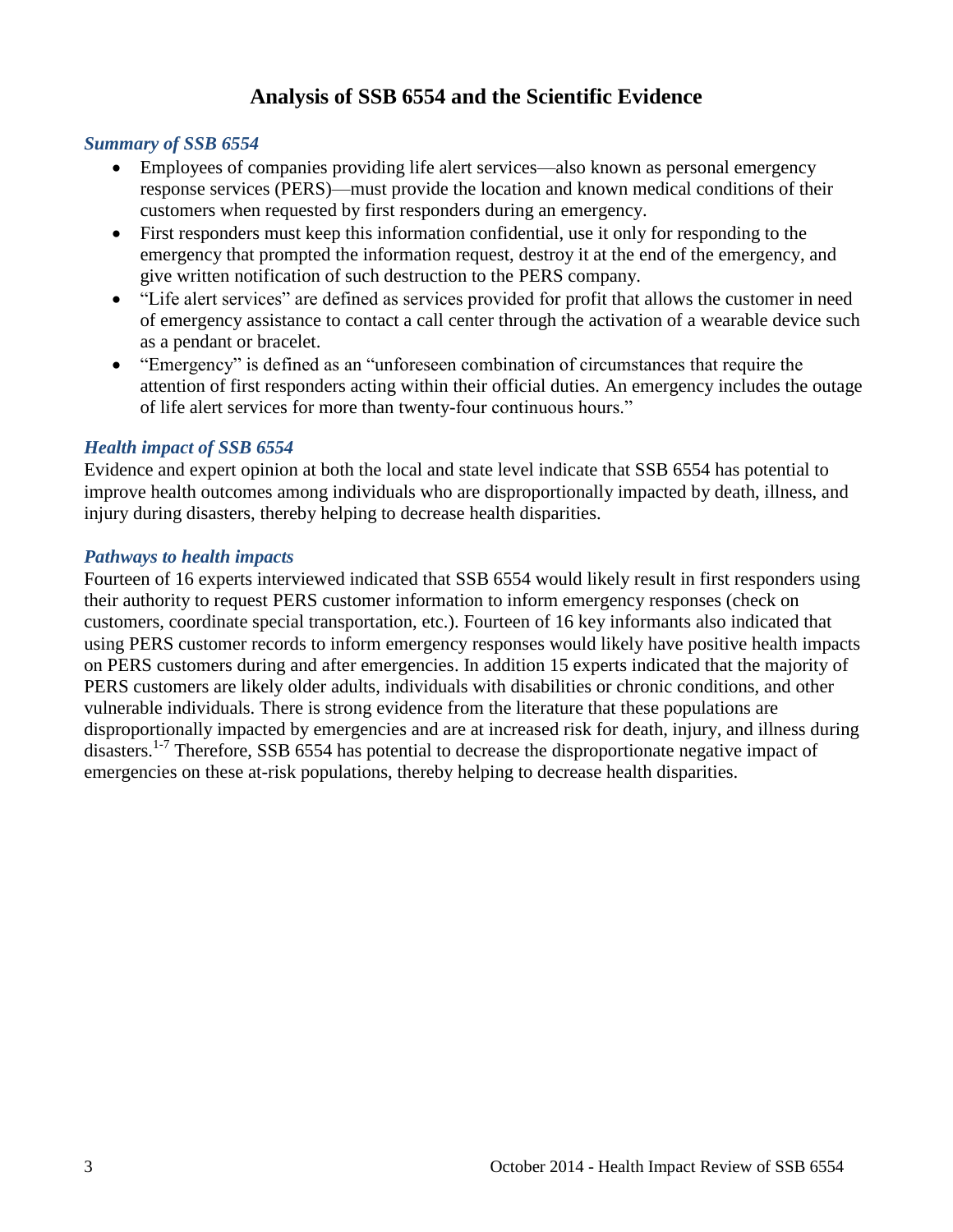## **Logic Model**

<span id="page-5-0"></span>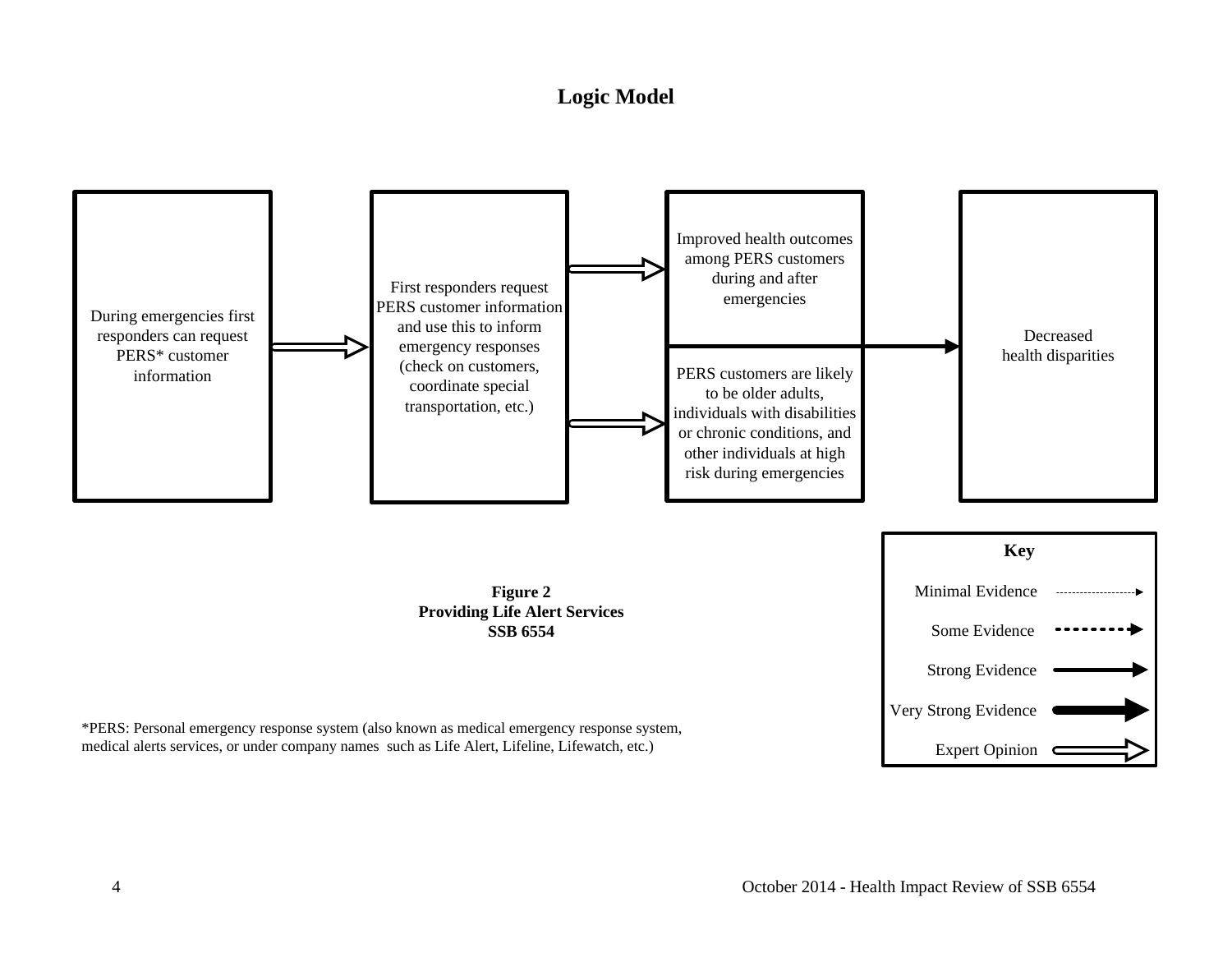## **Summaries of Findings**

#### <span id="page-6-0"></span>**Would SSB 6554 result in first responders using their authority to request PERS customer information to inform emergency responses (check on customers, coordinate special transportation, etc.)?**

In order to determine if first responders in Washington state would leverage the provisions of SSB 6554 and request and utilize PERS customer information we interviewed experts across the state. Fourteen of the 16 key informants (~88%) indicated that this information would be useful in an emergency and that they would request and use the information if appropriate. Most key informants indicated that they would not expect to request this information frequently, as disasters or widespread emergencies are not a daily occurrence.

Key informants did, however, raise some concerns with SSB 6554 that could decrease the likelihood of first responders requesting PERS customer information. Eight experts indicated that the bill does not clarify if first responders would be responsible to act on the information once they had requested it and, therefore, inherit some level of liability for the safety of PERS customers. In addition we found some inconsistency between key informants in how they interpreted the bill. Interpretations that would make implementing the provisions of the bill seem too resource intensive could cause first responders to avoid requesting the information. A number of key informants indicated that in order for first responders to successfully employ the bill some language would need to be clarified. It falls outside the scope of this review to provide these specific comments here, but this additional feedback has been forwarded to the original bill sponsor.

#### **If first responders request PERS customer information to inform emergency responses, would this improve health outcomes for PERS customers during and after emergencies?**

We were unable to identify any published research specifically on the health impacts of first responders accessing and using PERS customer information during an emergency. We therefore depended on experts in the field to provide informed opinions on how implementing this bill would likely impact customers. Fourteen of the16 key informants (~88%) indicated that this bill would likely have a positive health impact on PERS customers. The remaining 2 experts indicated that there are probably better ways to meet the intentions of the bill, such as through currently available systems or by implementing opt-in vulnerable individual registries. A number of key informants did indicate that it is best for first responders to have this type of information before an emergency or as early into an emergency as possible. They expressed that if PERS services go off-line, waiting 24 hours to access this information would likely be too long to delay before responding.

Chief Kevin O'Brien, Fire Chief and Chief Executive Officer of Orcas Island Fire and Rescue, indicated that Orcas Island experienced a telecommunication outage in 2013 that took off-island phone service offline. Because most PERS devices call for help through a long distance call center, if customers activated their PERS pendants the system would not be able to connect with the call center. First responders on Orcas Island unsuccessfully attempted to get the phone numbers of PERS customers from the companies to let them know their alert services were not currently working and to ensure that they were not in distress. During this event, at least two PERS customers needed medical attention and had attempted to activate their pendants. Because PERS were down, these individuals did not receive help until hours or days later. One individual who was discovered approximately two hours after he attempted to activate his PERS was helicoptered off-island to be treated but did not survive. A second was also taken off-island to be treated and did survive, but had spent two days on the floor before she was discovered (O'Brien, oral communication, June 5, 2014).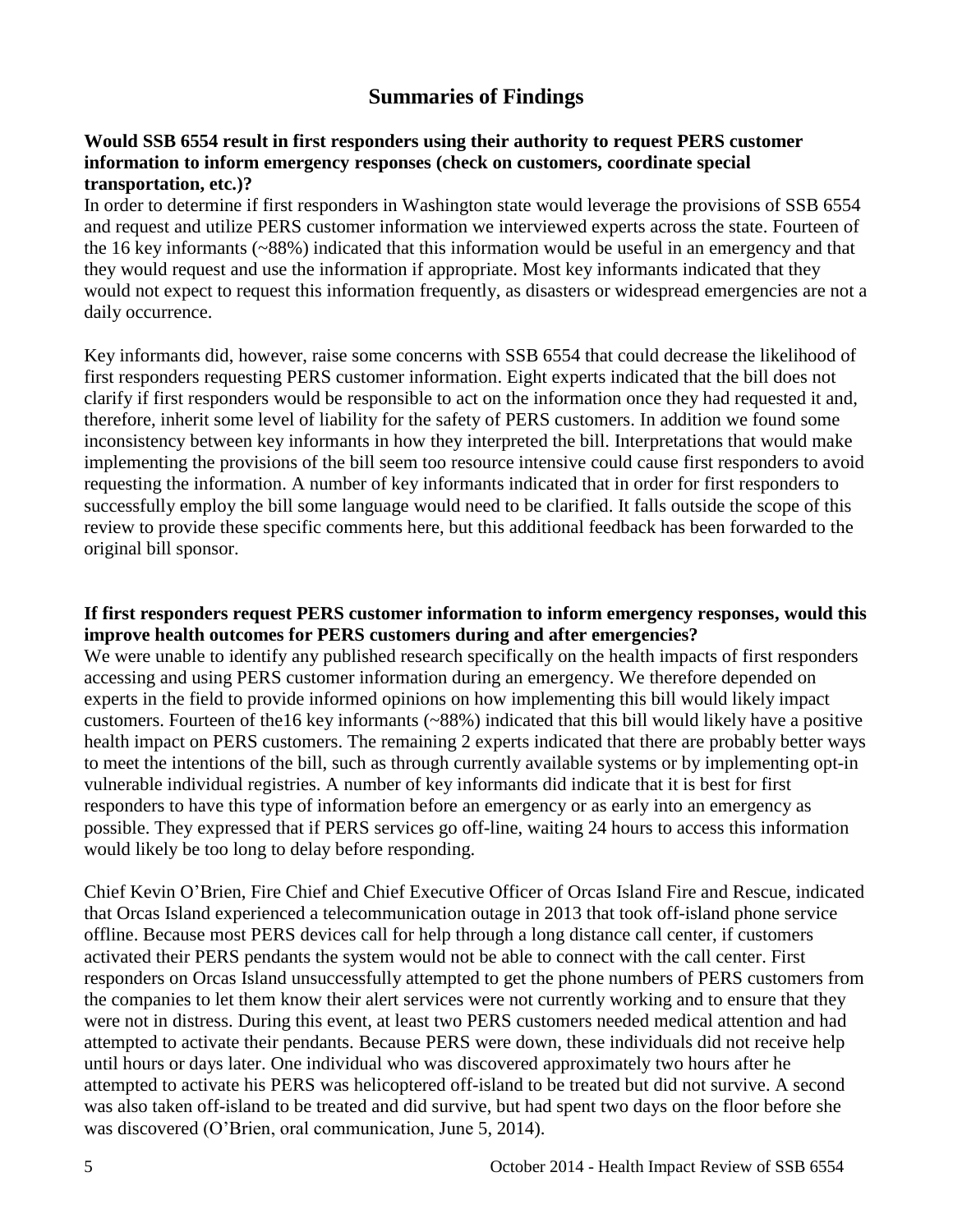Although we did not identify research directly addressing the relationship between accessing PERS customer information and health outcomes, we did find some published information to supplement these expert opinions. We found that many leading emergency management agencies and organizations support the development of ways to identify vulnerable populations during disasters so that first responders can be informed and respond accordingly. The Centers for Disease Control and Prevention (CDC), the U.S. Department of Health and Human Services, the Washington Military Department Emergency Management Division, and other organizations and researchers have highlighted or recommended strategies for identifying and protecting vulnerable older adults during emergencies. These strategies include developing registries of vulnerable individuals and using Geographic Information Systems (GIS) to map vulnerable communities or individuals. Note: these strategies have not been evaluated for effectiveness, are not free from limitations, and are not supported by all experts; however they are being widely discussed as promising approaches to provide support to vulnerable communities during emergencies. . In addition, these strategies are largely framed as tools to help identify vulnerable individuals *before* a disaster rather than during an emergency as SSB 6554 would facilitate. [2,](#page-11-2)[8-11](#page-13-0)

Two company representatives and one EMS expert did express concerns that if there was a data breach while first responders were holding this information that these vulnerable customers could be exploited. However, 5 of the 16 key informants indicated that first responders know how to protect medical and other confidential information as they work with protected information daily.

#### *Magnitude and severity of health impacts*

The magnitude of the health impacts of SSB 6554 would depend on a number of factors such as the number of PERS customers in Washington state, the number of emergency situations that impact the state, and the frequency with which first responders request and use PERS customer information. In a letter written to the bill sponsor in February of 2014 a representative from Philips HealthCare Home Monitoring estimated that their company, which had 14,461 active members at the time the letter was written, had 40% of the PERS market share in the state. Therefore, the company representative estimated there to be  $36,000$  PERS subscribers in Washington state.<sup>12</sup> Disasters are by nature unpredictable, so we cannot calculate how many of these customers would ever actually be impacted by the bill, but 36,000 Washingtonians would have the potential to be directly affected. In addition, Washington is subject to emergencies such as those that result from earthquakes, mudslides, and severe weather.<sup>13</sup> Because emergencies are associated with serious injury and illness as well as death, the health impacts that this bill addresses could be severe.<sup>13</sup>

#### **What are the demographics of PERS customers?**

Due to the scarcity of literature on the demographics of PERS customers, we contacted randomly selected PERS companies to gather information on the demographics of their customers in Washington. Demographic information would provide us with an idea of which populations would be most directly impacted by this bill. The PERS company representatives that we interviewed did not provide demographic data on their customers either because they do not collect these data or because they were not able to access it. Four of the company representatives indicated that their PERS customers and/or their target audience are primarily older adults. Other populations that were mentioned as either target audiences or customers included:

- Adults living alone
- Individuals with chronic health conditions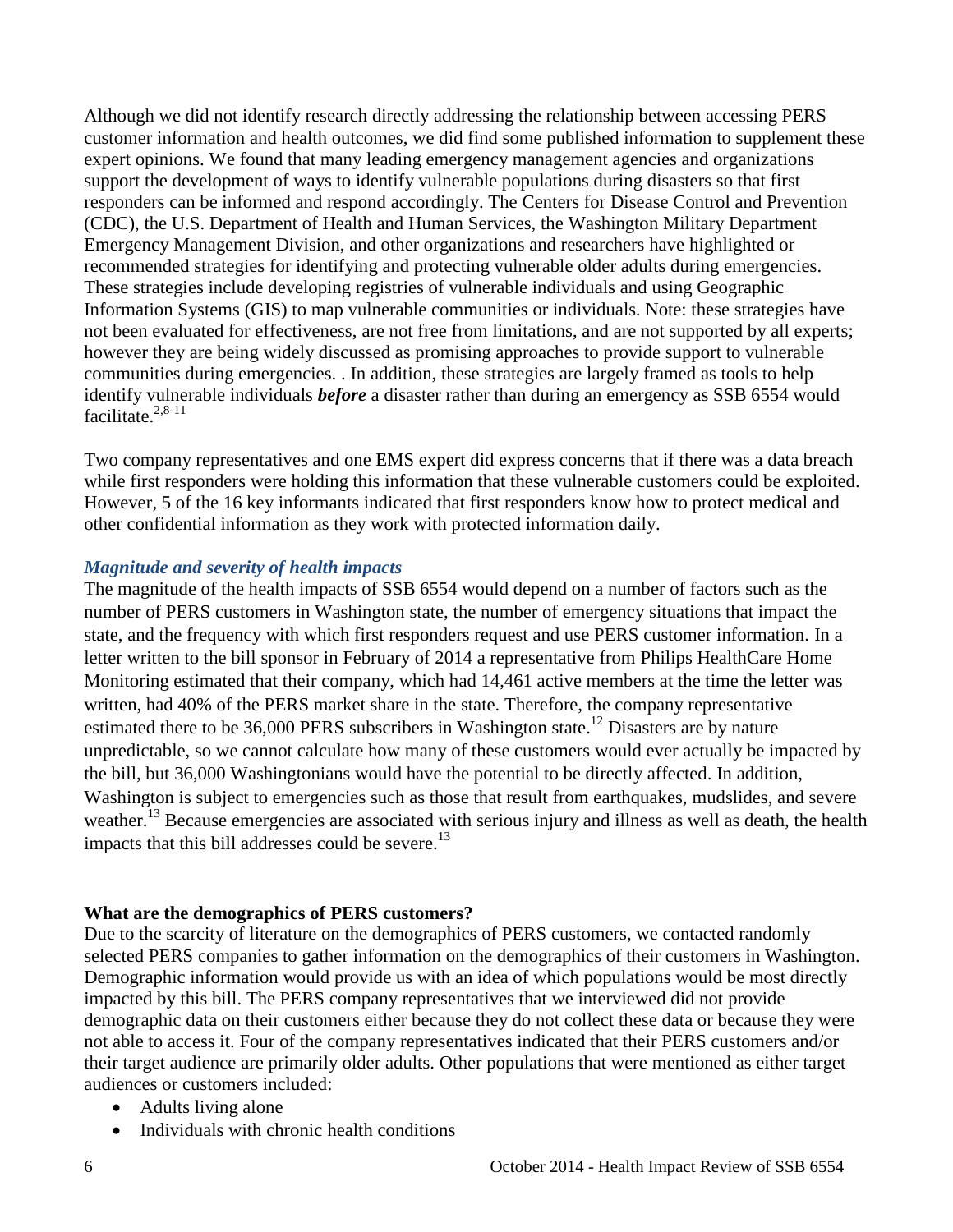- Women
- Vulnerable individuals

Fifteen of the 16 key informants provided their perceptions of the demographics of PERS customers based on their experiences either being dispatched to homes where PERS have been activated or through working with their communities in other capacities. All of these experts explicitly indicated that the majority of PERS customers are 'vulnerable' or 'at-risk' populations, or expressed that they are members of the following populations:

- Older adults (particularly older adults living alone or in assisted living facilities)
- Individuals living with disabilities
- Geographically isolated individuals
- Individuals with chronic illness
- Adults living alone
- Individuals with life-affecting medical conditions
- Individuals with limited mobility

#### **What impacts would SSB 6554 likely have on health disparities?**

#### *Vulnerable individuals*

There is strong evidence that at-risk or vulnerable populations such as older adults, individuals with disabilities or chronic conditions, individuals with limited mobility, and those living alone (i.e., the primary consumers of PERS services) are more likely than their counterparts to experience negative health outcomes during an emergency.<sup>[1-7](#page-11-1)</sup> For example, data indicate that approximately 75% of the deaths in New Orleans during and after Hurricane Katrina were among older adults even though this population accounted for only 15% of the city's population before the storm[.](#page-12-0)<sup>7</sup> Similarly, during the 1995 Chicago heat wave the heat-related deaths were highest among individuals with medical conditions and individuals who lived alone or who were socially isolated[.](#page-11-3) <sup>3</sup> Because experts indicate that PERS customers are primarily vulnerable individuals such as older adults with health conditions, SSB 6554 has potential to decrease the disproportionate negative impact of emergencies on these at-risk populations, thereby helping to decrease health disparities.

#### *Disparities by income, education, race/ethnicity, and primary language*

It is important to note that while PERS customers may be vulnerable individuals, not all vulnerable individuals are PERS customers. Even within populations of at-risk individuals, disparities likely exist. For example, low income older adults may be more vulnerable to disasters than higher income older adults. Because we were unable to obtain demographic data on Washington state PERS customers, it is unclear if individuals who may be the most at-risk are proportionally represented among PERS customers. However, we were able to identify one article that provided some information on the demographics of PERS customers nationally. This 2001-2002 survey of older adults with disabilities suggested that there were minor if any differences between the race/ethnicity and education level of PERS users versus nonusers in the study.<sup>14</sup>

There was disagreement among the key informants as to whether or not all subpopulations have access to PERS services and would therefore benefit from this bill. Six of the 16 key informants indicated that low income individuals likely cannot afford the activation and monthly fees, and therefore do not have equitable access to PERS. As a result, these key informants believed the bill may not guarantee that the most vulnerable individuals are being reached in an emergency. In contrast, 6 of the experts indicated that PERS are used by individuals from all incomes and the bill would therefore have equitable benefits.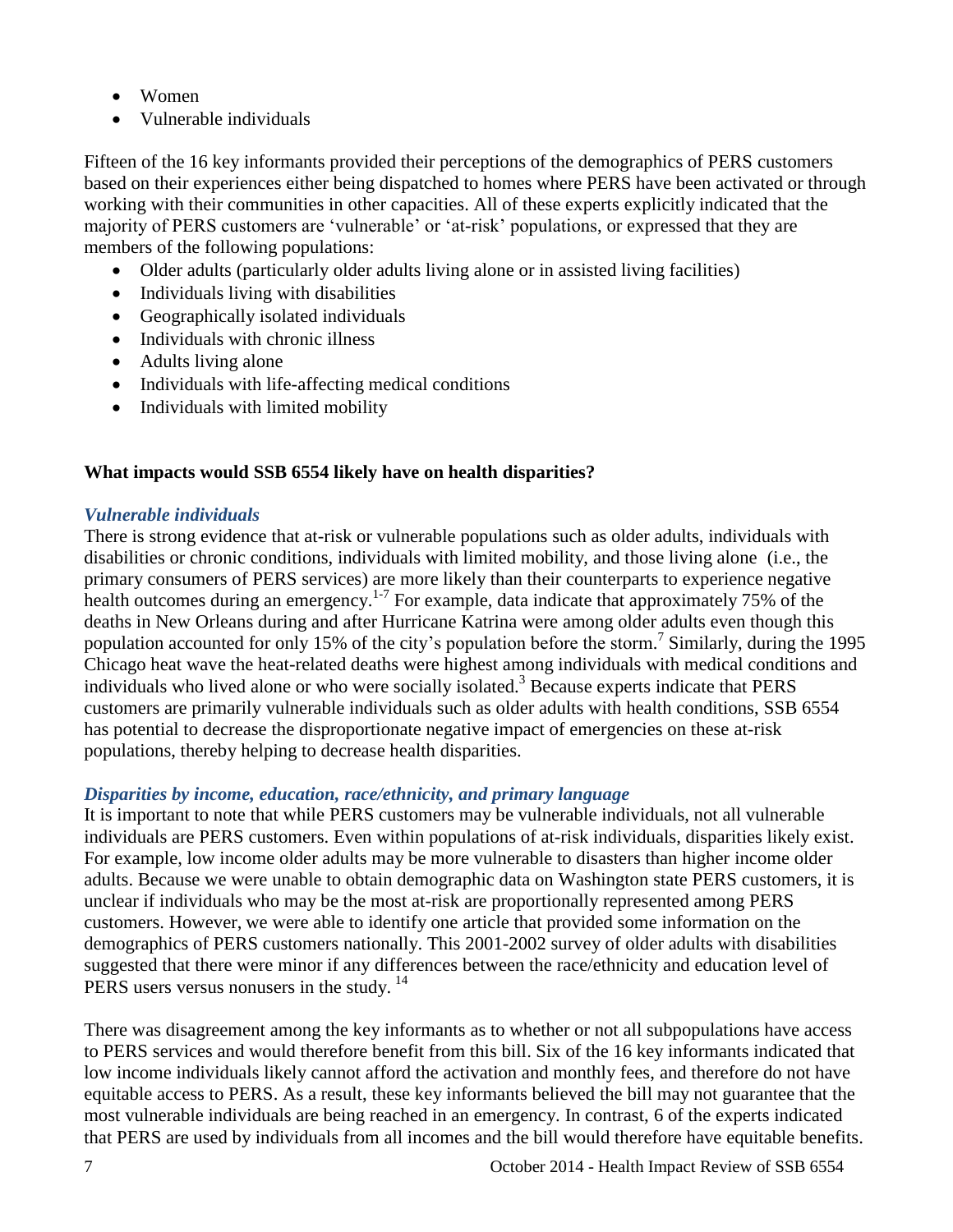The remaining experts (n=4) did not provide any information on the income demographics of PERS customers. None of the experts provided information on education levels, racial/ethnic demographics, or primary languages of customers.

Four of the industry representatives also indicated that cost can be a barrier for customers, therefore low income individuals may not be proportionally represented among PERS users. However, in Washington state, Medicaid does cover PERS services for clients enrolled in specific programs. Debbie Johnson, Department of Social and Health Services (DSHS) Waiver Program Manager, indicated that Medicaid covers PERS services for about 9,000 individuals statewide (Johnson, written communication, June 5, 2014), indicating that at least some lower income individuals have access. Using the approximation that there are 36,000 PERS subscribers in Washington, $^{12}$  an estimated 25% of subscribers have their PERS services covered through Medicaid.

Michael Smith (Washington State Department of Health EMS Terrorism and Disaster Response Consultant), Scott Hogan (Washington State Department of Health EMS and Trauma Care Regional Consultant) and Stephen Riehl (Program Manager for Washington State Health Care Authority's Non-Emergency Medical Transportation Program) provided information on systems currently used in Washington to identify at-risk individuals. These experts indicated that when they analyze the bill in the context of the network of systems available in the state to serve at-risk populations during emergencies, they feel the bill would supplement other systems that already exist. They expressed that SSB 6554 would therefore not lead to a situation in which only higher income older adults, for example, are being identified. These experts mentioned two systems that are currently being used in Washington—one from the Health Care Authority and one from DSHS (Smith, Hogan, and Riehl, oral communication, June 4, 2014).

The Health Care Authority administers a [Non-Emergency Medical Transportation Program](http://www.hca.wa.gov/medicaid/transportation/Pages/index.aspx) that provides Medicaid patients with transportation to healthcare appointments. In addition, these brokers can act as points of contact for local EMS during emergencies as they are already familiar with these vulnerable individuals and know how to reach them. The Department of Health also uses this transportation program as a component of Washington's emergency planning (Smith, Hogan, and Riehl, oral communication, June 4, 2014). Sue Bush, Director of the DSHS Office of Emergency Management, provided information about the system that DSHS maintains. The agency developed an automated system that can be used to identify the physical location of vulnerable clients, their support needs, and their service providers. A search may be done using any pre-set or customized geographic area statewide (i.e. city, county, zip code, legislative district). DSHS has used the system during emergencies (e.g. wildfires, mudslides, windstorms) to provide local first responders with information regarding the physical location of very vulnerable people who may need assistance (Bush, written communication, June 9, 2014). In addition local EMS systems may have their own identification systems in place.

These systems are continuing to expand the number of individuals that they capture and already include many individuals who are using Medicaid or other social and health services; however, they do not capture all vulnerable individuals in the state. Mr. Smith, Mr. Hogan, and Mr. Riehl indicated that SSB 6554 has the potential to fill gaps in the current systems and increase the percentage of vulnerable individuals that are identified during an emergency.

#### *Rural versus urban disparities*

We were unable to find data on the geographic distribution of PERS customers in Washington. Although most of the industry representatives that we spoke with indicated they provide services in both rural and urban areas and the local experts that we interviewed across the state indicated they have PERS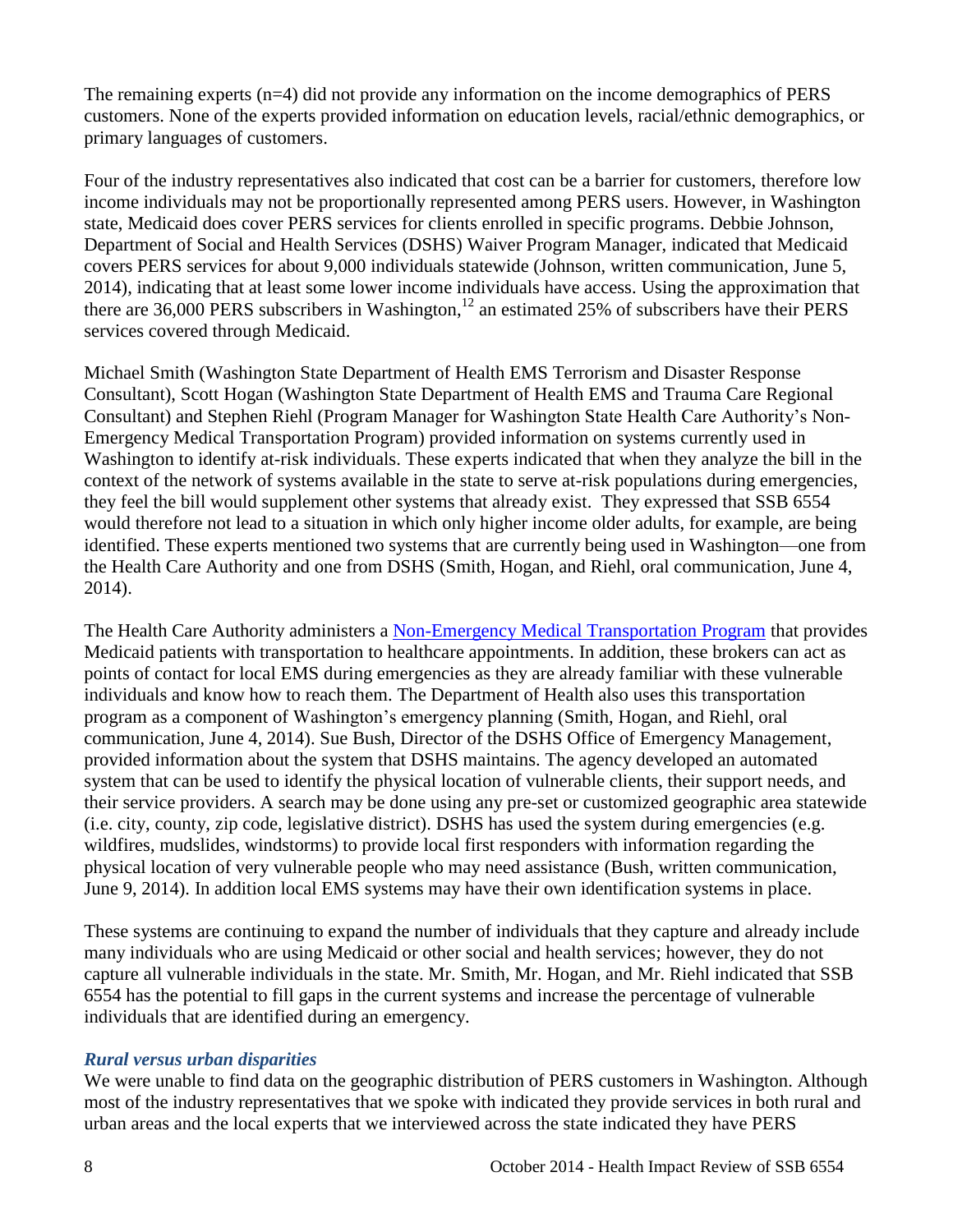customers living in their areas, we were not able to determine if customers are proportionally distributed across rural and urban areas of the state.

The literature does indicate that rural areas are uniquely impacted by emergencies.<sup>[8,1](#page-13-0)5</sup> The key informants we spoke with disagreed about whether SSB 6554 would have different impacts on rural versus urban areas. A few key informants indicated that rural areas may see greater benefits from SSB 6554 because they have fewer redundancies in telecommunication systems, may be more likely to see telecommunication and power systems go offline, may be more likely to experience delays in getting these systems back online, and likely have fewer resources to respond to disasters than urban areas. An equal number of key informants, however, indicated that while rural areas may face these types of difficulties, they have more resilience, social cohesion, and independent back-up systems than urban areas and that these assets help protect rural communities. The literature also supports these assertions, providing evidence for both the challenges and protective factors in rural communities.<sup>[8,](#page-13-0)15</sup>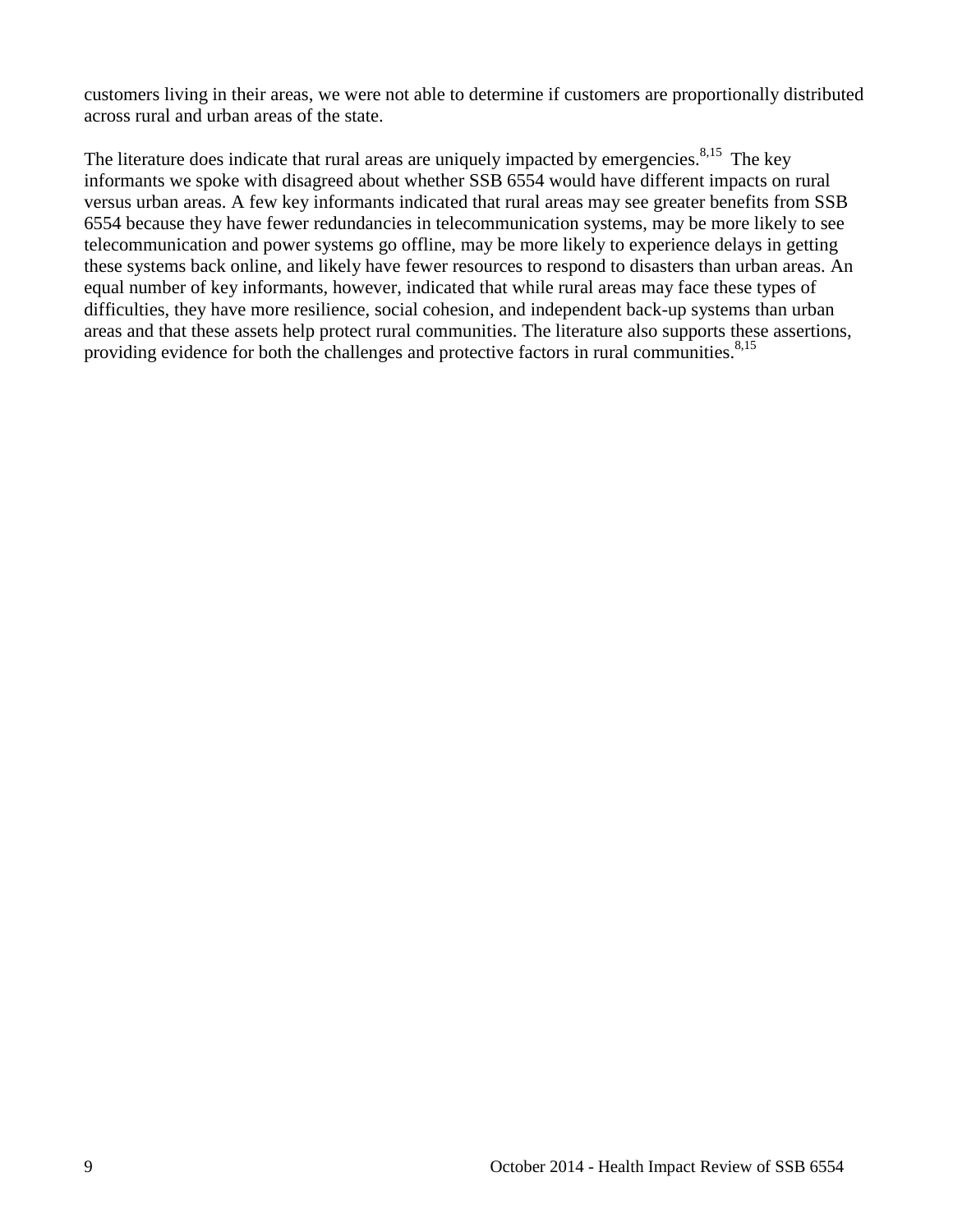## **Annotated References**

#### <span id="page-11-1"></span><span id="page-11-0"></span>**1. Al-rousan TM, Rubenstein LM, Wallace RB. Preparedness for natural disasters among older US adults: a nationwide survey.** *American Journal of Public Health.* **2014;104(3):506-511.**

Al-rousan et al. cite evidence indicating that the high rate of chronic conditions, activity limitations, physical and cognitive disabilities, and sensory impairments make older adults highly vulnerable to physiological stresses during disasters. The authors analyzed data from the national Health and Retirement Study (n=1304). Individuals younger than 50 years of age and those living in nursing homes and other institutions were excluded from the study. This study included 18 disaster-preparedness indicators such as having a fire detector, having a disaster plan, and having a three-day supply of food, water, and needed medications. Overall preparedness was measured by summing the scores for each indicator. When analyzing overall preparedness (not individual indicators) the authors found that higher age, physical disability, lower educational attainment, and lower income were each significantly associated with being less prepared for a disaster. Race/ethnicity, sex, marital status, and living alone were not significantly associated with overall preparedness. About two thirds of the respondents (all over age 50) did not have an emergency plan, had never participated in any disaster preparedness education, and were not aware of available resources—and level of preparedness decreased with increasing age. In addition, the authors indicate that emergency plans for older adults should include contingencies that do not rely solely on family members and informal caregivers who may also be incapacitated during a disaster. In addition, social isolation may prevent some older adults from receiving warning signals before a disaster, asking for help, or being identified as missing following a disaster, thereby increasing their vulnerability. Older adults may also not have access to a personal vehicle which may prevent them from evacuating before, during, or after an emergency.

#### <span id="page-11-2"></span>**2. Aldrich N, Benson WF. Disaster preparedness and the chronic disease needs of vulnerable older adults.** *Preventing Chronic Disease.* **2008;5(1).**

Aldrich and Benson provide a summary of the evidence highlighting the special needs of vulnerable older adults during an emergency. They indicate that older adults with serious, chronic health problems are more likely than younger or healthier individuals to need extra assistance during a disaster. The authors also outline evidence from past disasters indicating that older adults are more likely to encounter serious injury or death during an emergency then their counterparts. For example, during the 1995 heat wave in Chicago, the median age of the 465 people who died from heat-related issues was 75 years. The authors also reference recommendations that experts in emergency preparedness have made in response to the risk that older adults face during disasters. These include using "mapping systems to identify areas with high concentrations of older adults" and improving "identification and tracking methods for older adults and their health information."

#### <span id="page-11-3"></span>**3. Banks L. Caring for elderly adults during disasters: improving health outcomes and recovery.**  *Southern Medical Journal.* **2013;106(1):94-98.**

Banks' review article outlines the unique risks that older adults face during an emergency. For example, older adults often face immobility, cognitive impairment, visual or hearing impairments, and social isolation which can make them "virtually invisible to rescue and recovery efforts." During the 1995 Chicago heat wave, the risk of heat-related deaths was highest among individuals with known medical conditions which confined them to bed, individuals who did not leave home each day, and those who lived alone.

#### **4. Bethel JW, Foreman AN, Burke SC. Disaster preparedness among medically vulnerable populations.** *American Journal of Preventive Medicine.* **2011;40(2):139-143.**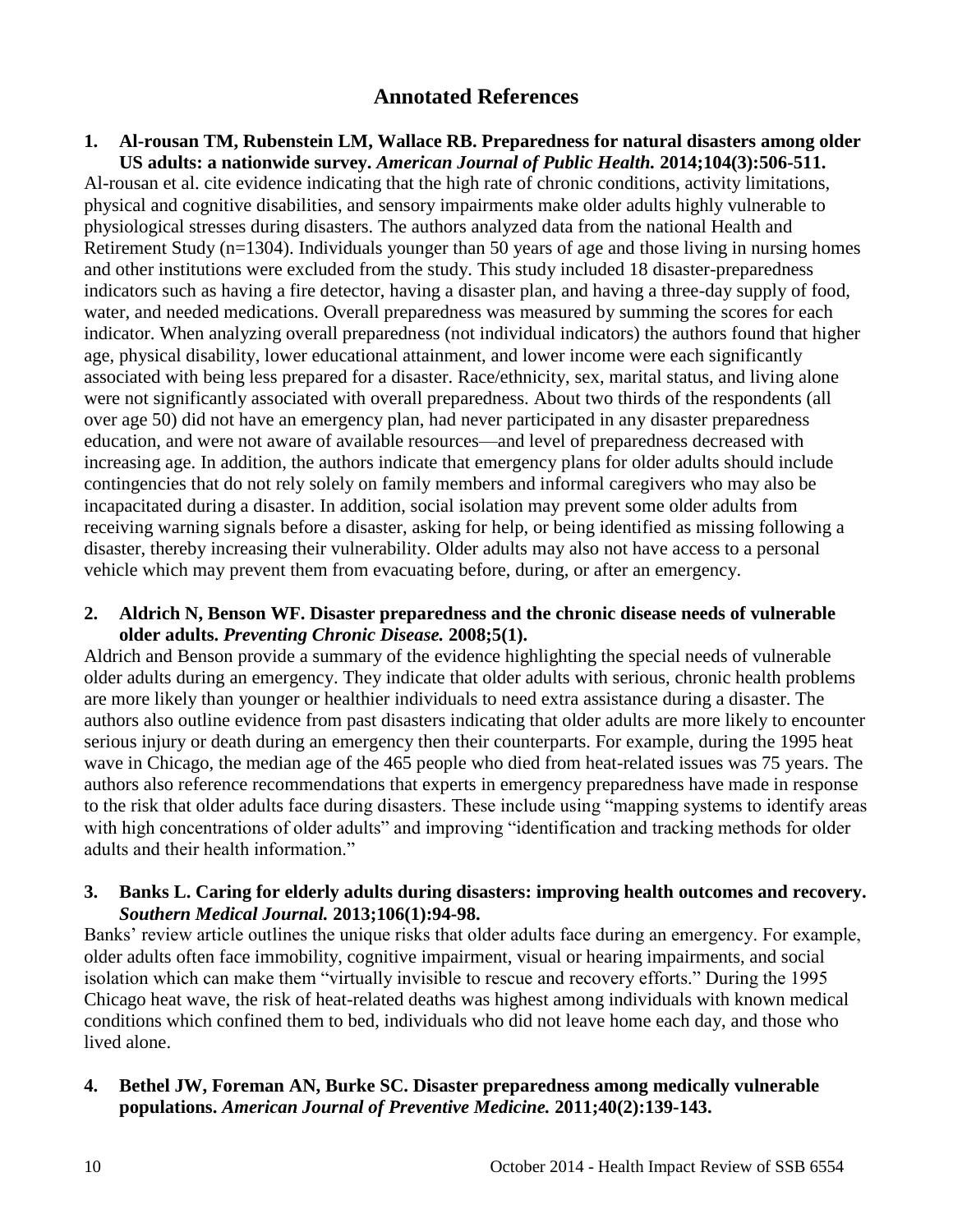Bethel et al. analyzed Behavioral Risk Factor Surveillance System (BRFSS) data from six states to determine the relationship between emergency prepardness and a) perceived health status, b) disability status, and c) number of chronic diseases. They controlled for potential confounding factors such as age, education, income, and race/ethnicity, and found that individuals with self-rated "fair" or "poor" health or activity limitation due to health issues had significantly lower odds than their counterparts of having their house stocked with specific preparedness items. However, individuals with self-rated fair or poor health, activity limitation, or chronic disease were more likely to have at least a three-day supply of their medications than their counterparts. The researchers also measured the difference between different populations' likelihood of having an emergency evacuation plan and found that respondents with activity limitations due to health issues had significantly lower odds of having an emergency evacuation plan then their counterparts but that respondents with a health problem requiring special equipment had significantly higher odds than their counterparts of having an evacuation plan. The authors indicate that while other studies have also found mixed results in relation to vulnerable populations preparedness for disaster, they highlight seven studies which indicate that vulnerable populations (such as those with poor health, disabilities, and chronic diseases) are at an increased risk of negative health outcomes as a result of natural disasters.

#### **5. Chiu CH, Schnall AH, Mertzlufft CE, et al. Mortality from a tornado outbreak, Alabama, April 27, 2011.** *American Journal of Public Health.* **2013;103(8):52-58.**

Chiu et al. analyzed the demographics of the decedents during a tornado outbreak in Alabama in 2011. The researchers used death certificates, interview data collected by American Red Cross volunteers, and disaster-related mortality surveillance data. They found that females, older adults (65 years and older), white individuals, and individuals from rural areas were at significantly higher risk for tornado-related deaths than their counterparts. Adults over the age of 85 were nearly four times more likely to die in the tornadoes than 45-54 year olds (RR 3.85 95% CI 2.05-7.26). Note that the authors did not indicate that they controlled for potential confounding factors. They did, however, indicate that the white decedents were on average older than the black decedents indicating that age may have been a confounding factor in the race/ethnicity relative risk ratios. The authors also cite six additional studies which have found that older adults are at increased risk for tornado-related deaths. Cited evidence supports that preexisting health issues, reduced mobility, increased vulnerability to trauma, and a higher likelihood of living in an older dwelling are contributing factors in increasing the vulnerability of older adults during and after tornados.

### **6. Flanagan BE, Gregory EW, Hallisey EJ, Heitgerd JL, Lewis B. A social vulnerability index for disaster management.** *Journal of Homeland Security and Emergency Management.*  **2011;8(1).**

Flanagan et al. describe the development of a social vulnerability index which is intended to help disaster management officials locate their most vulnerable populations. The authors provide a list of populations that tend to be more vulnerable during emergencies. These groups include economically disadvantaged, communities of color, older adult populations, individuals living with a disability, and those who are not fluent in English. They cite seven studies published between 1990 and 2007 which indicate that older adults living alone and people of any age who have cognitive, physical, or sensory challenges are at higher risk during a disaster then their counterparts.

#### <span id="page-12-0"></span>**7. Wingate MS, Perry EC, Campbell PH, David P, Weist EM. Identifying and protecting vulnerable populations in public health emergencies: addressing gaps in education and training.** *Public Health Reports.* **2007;122(3).**

Wingate et al. outline gaps in resources for vulnerable populations during disasters. In addition they highlight data from Hurricane Katrina in 2005 which indicate that many vulnerable populations (e.g.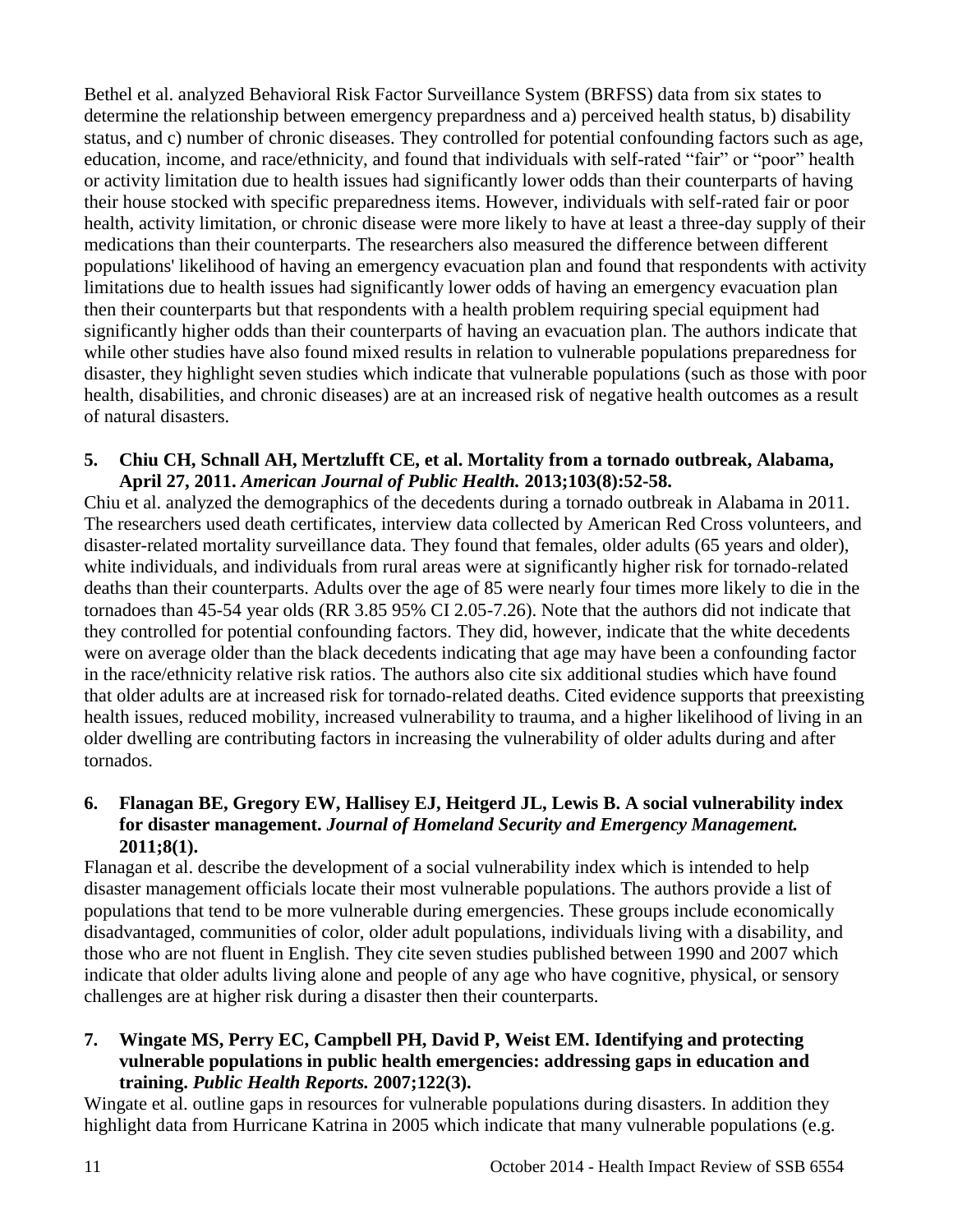older adults, individuals with disabilities, low income individuals) suffered disproportionately during and after the hurricane. For example, approximately 75% of deaths in New Orleans were among older adults even though this population accounted for only 15% of the city's population before the storm.

#### <span id="page-13-0"></span>**8. Centers for Disease Control and Prevention.** *Identifying Vulnerable Older Adults and Legal Options for Increasing Their Protection During All-Hazards Emergencies: A Cross-Sector Guide for States and Communities.* **U.S. Department of Health and Human Services. 2012.**

This report indicates that older adults have characteristics that make them more vulnerable to illness and death during emergencies. It also provides specific examples of disasters in which older adults have been disproportionately impacted. In addition, this report provides an outline of strategies that are being used across the United States to identify vulnerable older adults. These strategies include developing registries of vulnerable individuals and using Geographic Information Systems (GIS) to map vulnerable communities or identify locations of vulnerable individuals. The authors indicate that these strategies have not been evaluated for effectiveness, but they are being supported by emergency management experts across the country. This report also includes a brief section on preparing for emergencies in rural areas. It indicates that rural communities face challenges during emergencies such as fewer resources, less funding, and isolation from services. It also indicates, however, that rural communities have strengths such as a strong sense of community, independence, self-reliance, and preparation.

### **9. Washington Military Department Emergency Managment Division.** *Planning Considerations for High Risk Individuals in the Puget Sound Region.* **2010.**

This document provides considerations for emergency planners in the Puget Sound region to incorporate into emergency plans to support at-risk individuals during disasters. One of the considerations listed in this report is to maintain a pre-incident registration system for high risk communities. This registry is intended to increase awareness of pre-incident planning needs in the community and to reduce the number of high-risk individuals who do not evacuate during an emergency.

### **10. U.S. Department of Health and Human Services webpage. Registries: An Emergency Planning Tool. Page last reviewed November 20, 2013;**

**[http://www.phe.gov/Preparedness/planning/abc/Pages/registries.aspx.](http://www.phe.gov/Preparedness/planning/abc/Pages/registries.aspx) Accessed July 24, 2014.** This webpage defines registries as voluntary databases of individuals who meet requirements for receiving addition emergency response services based on need. Registries are highlighted as a useful tool to help emergency planners target resources and services to individuals who have special needs. In addition, the webpage indicates that registries can be further enhanced when the data are used for GIS mapping.

#### **11. Chen J, Wilkinson D, Richardson RB, Waruszynski B. Issues, considerations and recommendations on emergency preparedness for vulnerable population groups.** *Radiation Protection Dosimetry.* **2009;134(3-4):3-4.**

A Workshop on Emergency Preparedness for Vulnerable Population Groups was held in 2009 in Canada. One goal of the workshop was to identify the gaps in emergency preparedness against chemical, biological, radiological, nuclear and explosives events for vulnerable populations. Workshop participants identified geographic/social mapping for needs and resources as one gap. This document indicates that there is a need to identify at-risk populations and resources and map their locations.

#### **12**. **O'Brien, F. Philips Opposition Letter—Senate Bill 6554. Philips Healthcare Home Monitoring. February 10, 2014.**

This letter was sent to Senator Ranker by Philips Healthcare Home Monitoring in opposition to a version of SB 6554. The letter outlines the company's concerns with the bill. The letter also indicates that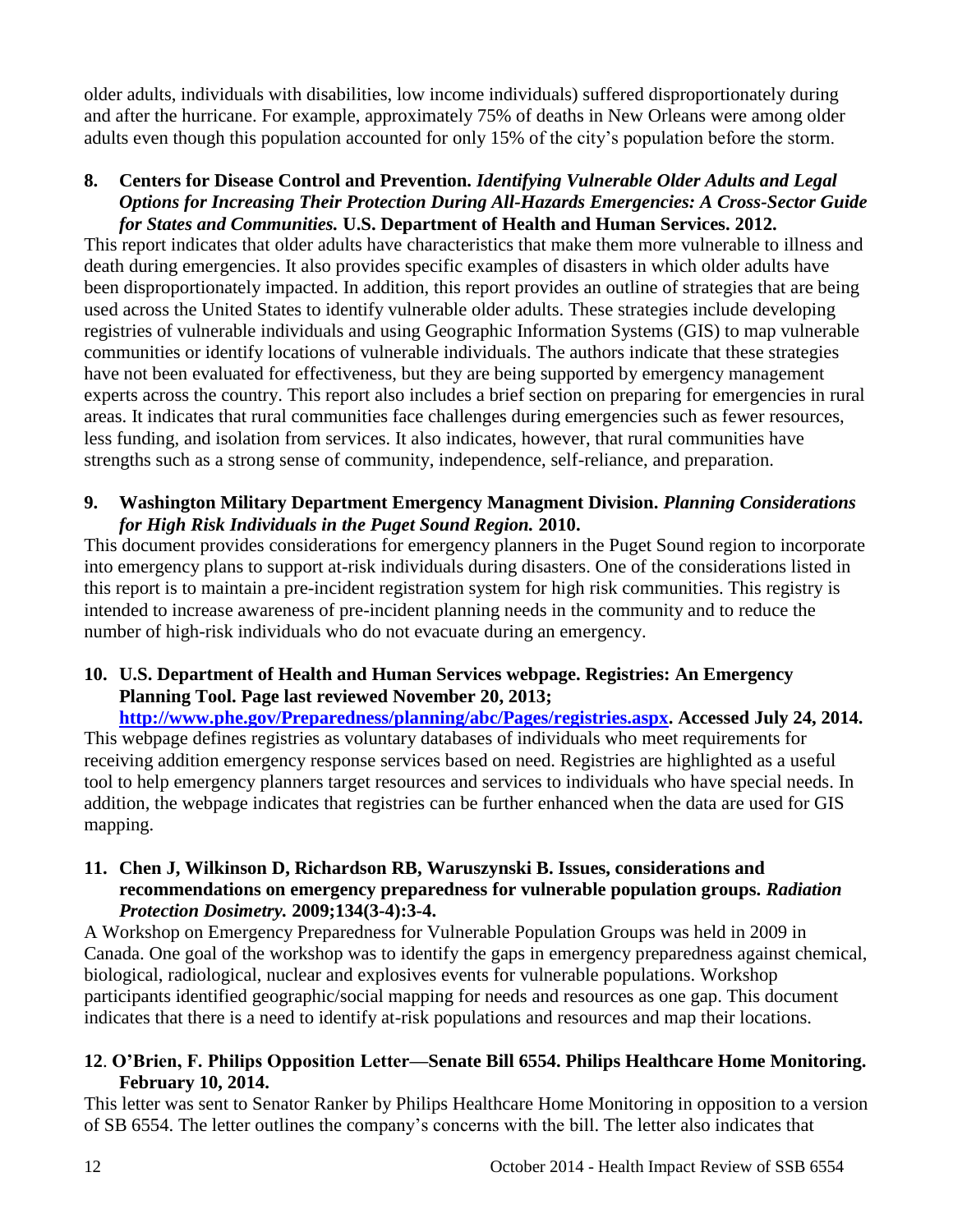Philips had 14,461 active members at the time the letter was written, an estimated 40% of the PERS market share in the state. Therefore, the company representative estimated there to be 36,000 PERS subscribers in Washington state, which only represent about 10% of the state's subpopulation of adults who are aged 75 or older.

## **13. Washington Military Department Emergency Management Division webpage. Natural**

**Hazards. [http://www.emd.wa.gov/hazards/haz\\_natural.shtml.](http://www.emd.wa.gov/hazards/haz_natural.shtml) Accessed July 30, 2014.** The Washington Military Department Emergency Management Division webpage outlines the 9 main natural hazards that Washington faces: Avalanche, drought, earthquake, flood, landslide, sever storm, tsunami, volcano, and wildland fire. This website also mentions the risk to human life, property, and infrastructure associated with these hazards.

#### **14. Mann WC, Belchior P, Tomita MR, Kemp BJ. Use of personal emergency response systems by older individuals with disabilities.** *Assistive Technology.* **2005;17(1):82-88.**

Mann et al. analyzed survey data that was collected through a semi-structured questionnaire in 2001 and 2002 (n=606). Participants were individuals 60 years and older with disabilities from New York, California, and Florida. Researchers recruited participants through a number of means including through a retirement community, the Rehabilitation Engineering Research Center's study participants core, and participants of Project Link. The authors explored the benefits of PERS as well as the barriers to accessing PERS. In addition they provide some data on the demographics of study participants that are PERS users as well as nonusers. They did not present an analysis of whether there were any significant demographic differences between the PERS users and nonusers, or provide confidence intervals which would enable the reader to interpreted if there were meaningful differences between the two populations. However, a superficial interpretation of the demographic data shows that the PERS users and nonusers appear to have similar racial/ethnic distributions. While a slightly higher percentage of nonusers had a high school degree or less, and a higher percentage of users reported living alone and being unmarried, it is not clear if these differences are significant. In addition 37% of nonusers reported that cost was one reason that they were not using a PERS.

#### **15. Prelog AJ, Miller LM. Perceptions of disaster risk and vulnerability in rural Texas.** *Journal of Rural Social Sciences.* **2013;28(3):1-31.**

Prelog and Miller provide an extensive literature review of the factors that make rural areas uniquely vulnerable to disasters. These include lack of resources, high proportions of low income residents, dependence on economies tied to natural resources which can be heavily impacted by disasters, geographical isolation, and lack of rapid response from outside assistance. The authors also highlight evidence though, that rural areas are more resilient, have high levels of social capital and community trust, and strong social networks.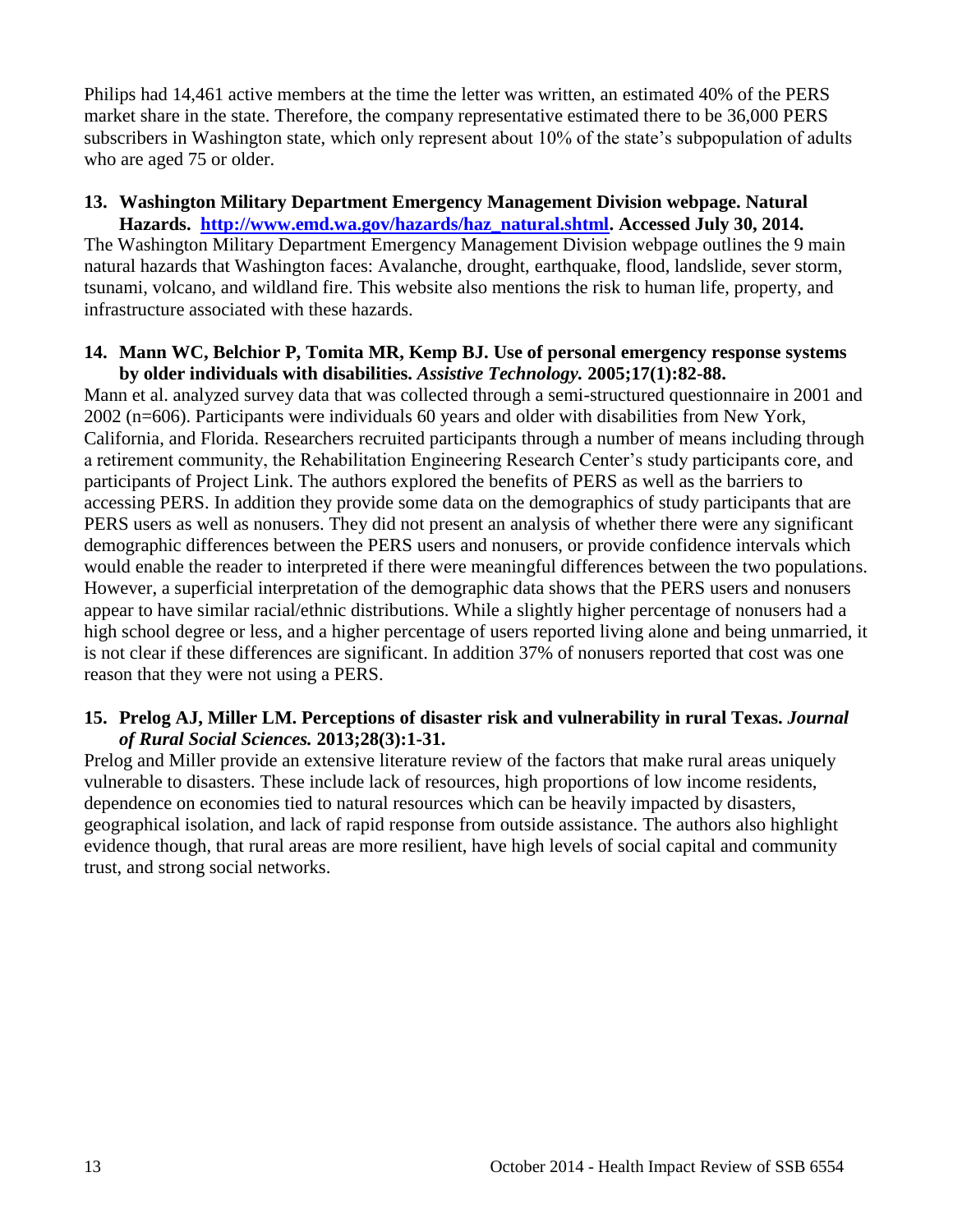## **Appendix A. Selection of Experts and PERS Company Representatives**

#### <span id="page-15-0"></span>*Selection of Experts*

In order to ensure that the experts contacted were geographically diverse and were selected without bias, we randomly selected 11 Washington counties. These randomly selected counties were evenly distributed geographically, but did not include any highly urbanized counties. To address this gap, we also included King and Spokane Counties as a way to ensure that representatives from both rural and urban counties were contacted. Because San Juan County experienced a telecommunications emergency in late 2013 that catalyzed the development of this bill, we also contacted the expert from San Juan County who managed this emergency in 2013.

In total, key informants from 14 counties were contacted. Except for in the case of San Juan County (where the expert was selected based on his involvement in the 2013 telecommunication outage) we selected a department within each county that focuses on emergency medical services (e.g. fire department, sheriff's department, emergency communications department, emergency medical services) and asked to be directed to an expert in the county that would be able to provide information on the likely impacts of SSB 6554.

We successfully interviewed experts in 11 of the 14 counties (~79% response rate). We have calculated the response rate based on the percentage of counties who responded rather than based on individuals contacted because individuals within each county often redirected us to the expert in their department or county who they felt could provide the highest level of expertise. Our first contact in Thurston County also suggested that we connect with a second expert in the county in order to supplement his interview. For this reason we have two key informants from Thurston County. In addition, many of our key informants have worked or currently work in multiple counties, coordinate EMS in regions that include multiple counties, or work for health districts that include multiple counties. We also interviewed four experts who work at the state level who we identified using snowball sampling: two from the Washington State Department of Health, one from the Washington State Health Care Authority, and one who sits on the Washington State Board of Health. Therefore, in total, we interviewed 16 key informants. Throughout this review we report the proportion of the 16 experts who provided a particular opinion.

Three representatives from the Washington State Department of Social and Health Services and two from the Washington Military Department, Emergency Management Division also provided consultation and information during this analysis. Figure 2 provides an outline of the individuals contacted during this review.

#### *Selection of PERS Company Representatives*

We compiled a list of companies that offer PERS in Washington state using Google searches, online yellow pages, and resource lists provided for older adults in Washington. While we cannot be certain that this list of companies is comprehensive, we were able to identify 29 companies that offer PERS in the state. We randomly selected 7 of these companies to contact in an attempt to compile aggregated data on the populations using PERS. We first screened these companies to ensure that they provide PERS as they are defined by the SSB 6554 and that they serve individuals residing in Washington state. Six of these 7 companies responded (~86% response rate). We also contacted one additional company representative through snowball sampling. We therefore spoke with a total of 7 companies who offer PERS services.